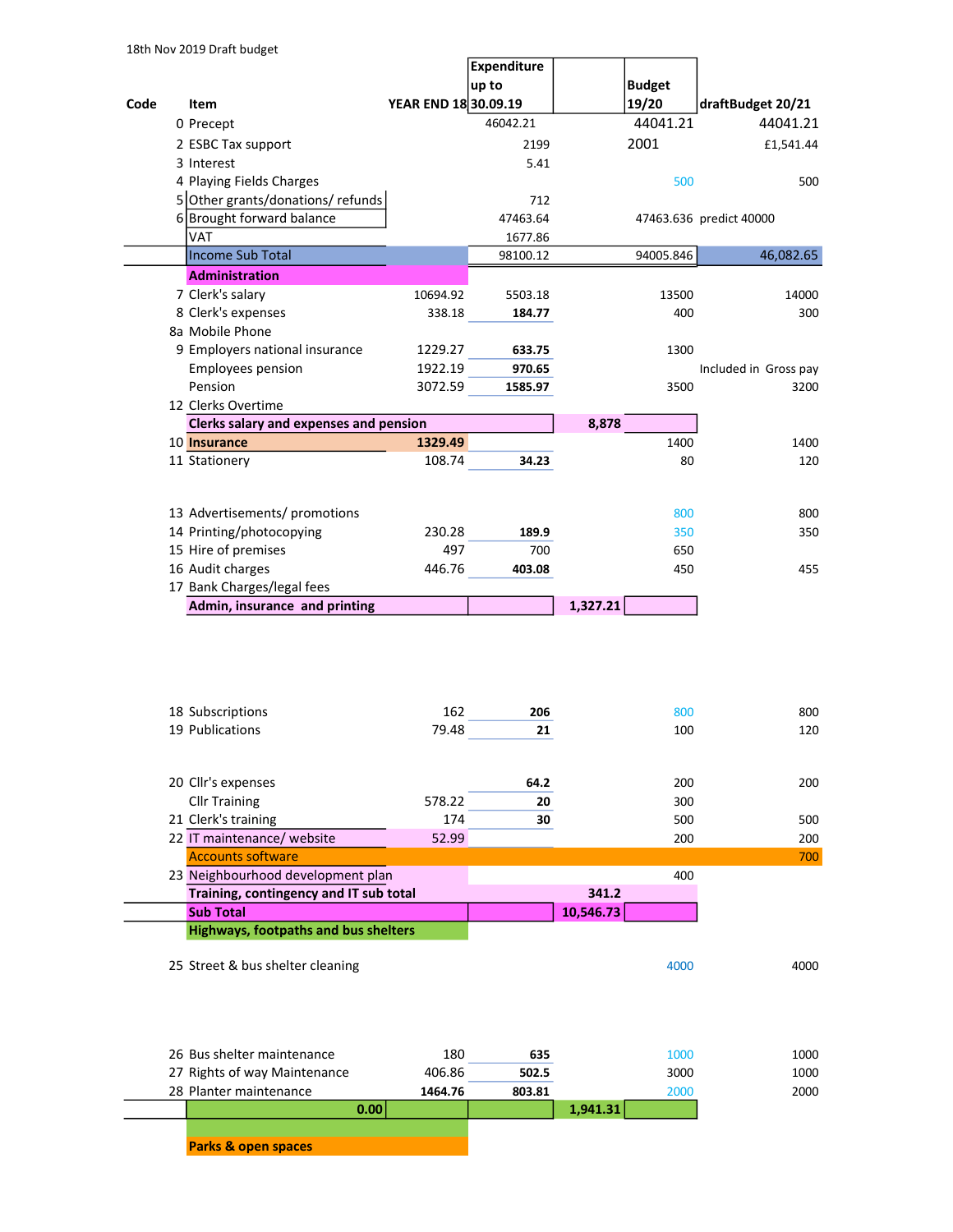|      |    | TOUT NOT ZOIS DIGIL DUUGLL              |                      | Expenditure |           |               |                   |
|------|----|-----------------------------------------|----------------------|-------------|-----------|---------------|-------------------|
|      |    |                                         |                      | up to       |           | <b>Budget</b> |                   |
| Code |    | Item                                    | YEAR END 18 30.09.19 |             |           | 19/20         | draftBudget 20/21 |
|      |    | 29 Playing fields rents                 | 250                  | 929         |           | 1400          |                   |
|      |    |                                         |                      |             |           |               |                   |
|      |    |                                         |                      |             |           |               |                   |
|      |    | 30 Playing field maintenance            | 935                  | 270.9       |           | 3000          | 3000              |
|      |    | 32 Playing fields mowing contract       | 2829.89              |             |           | 3200          | 3200              |
|      |    | 33 Changing room maintenance            | 1340.2               | 325.5       |           | 2000          | 2000              |
|      |    | 34 Caretaker contract                   |                      |             |           | 0             |                   |
|      |    | 31 Changing room power and water        | 798.86               | 313.51      |           | 900           | 850               |
|      |    | 35 Closed Church yard mowing            | 2863.68              | 888.64      |           | 2863.68       | 3000              |
|      |    | 36 Churchyard maintenance/war me        | 620                  | 2000        |           | 3000          | 3000              |
|      |    | Elm Lane                                |                      |             |           | 350           | 200               |
|      |    | 37 Triangle & Park Pale maintenance     | 138                  | 445         |           | 1000          | 1000              |
|      |    | <b>Sub Total</b>                        |                      |             | 5,172.55  |               |                   |
|      |    | <b>Section Chariites and 137</b>        |                      |             |           |               |                   |
|      |    | 38 Grants                               | 3500                 |             |           | 5000          | 3500              |
|      |    | 40 Flower and bulb planting             |                      |             |           | 50            |                   |
|      |    | 41 Christmas decorations                |                      |             |           | 150           | 600               |
|      |    | Tutbury events/                         |                      |             |           |               |                   |
|      |    | 42 commemoration s137                   | 1847.43              | 168.34      |           | 1500          |                   |
|      |    | 43 Remembrance day                      | 518                  |             |           | 400           | 400               |
|      |    | 44 Town twinning LGA 1972 s144          | 1000                 |             |           | 1000          | 1000              |
|      | 45 | <b>46 TVN</b>                           |                      |             |           |               |                   |
|      |    | 39 Best kept village competition        | 30<br>77             | 220.6       |           | 0<br>300      | 300               |
|      |    | Sub total                               |                      |             | 388.94    |               |                   |
|      |    | <b>Capital expenditure</b>              |                      |             |           | 650           |                   |
|      |    | 48a Flag brackets                       |                      |             |           |               | 3000              |
|      |    | <b>Sub Total</b>                        |                      |             | 21,603.73 |               |                   |
|      |    | <b>EXPENDITURE TOTAL</b>                |                      | 21,603.73   |           |               | 56195             |
|      |    | 24 Contingency                          |                      | 3554.2      |           |               |                   |
|      |    | 24 Admin contingency                    |                      | 1300        |           | 3000          | 3000              |
|      |    | 47 TOSCA/ community pledge LGA 1976 s19 |                      |             |           | 1000          | 1000              |
|      |    | 24 Election                             |                      | 116.02      |           | 5000          | 5000              |
|      |    | Noticeboard                             |                      | 978.98      |           | 1000          |                   |
|      |    | 48 earmarke Laptop                      |                      |             |           | 650           | 650               |
|      |    | 24 Community Building                   |                      |             |           | 5000          | 5000              |
|      |    | Parking project                         |                      |             |           | 4000          | 4000              |
|      |    | Earmarked High street improvements      |                      |             |           | 5000          | 5000              |
|      |    | New goal posts Cornmill Lane            |                      | 2459.2      |           | 2500          | 2500              |
|      |    | Footpath development                    |                      |             |           | 2000          | 1000              |
|      |    | <b>Sub Total</b>                        |                      | 29150       |           |               |                   |
|      |    | <b>CHECK BALANCE</b>                    |                      | 50,753.73   |           | 90,843.68     | 83,345.00         |